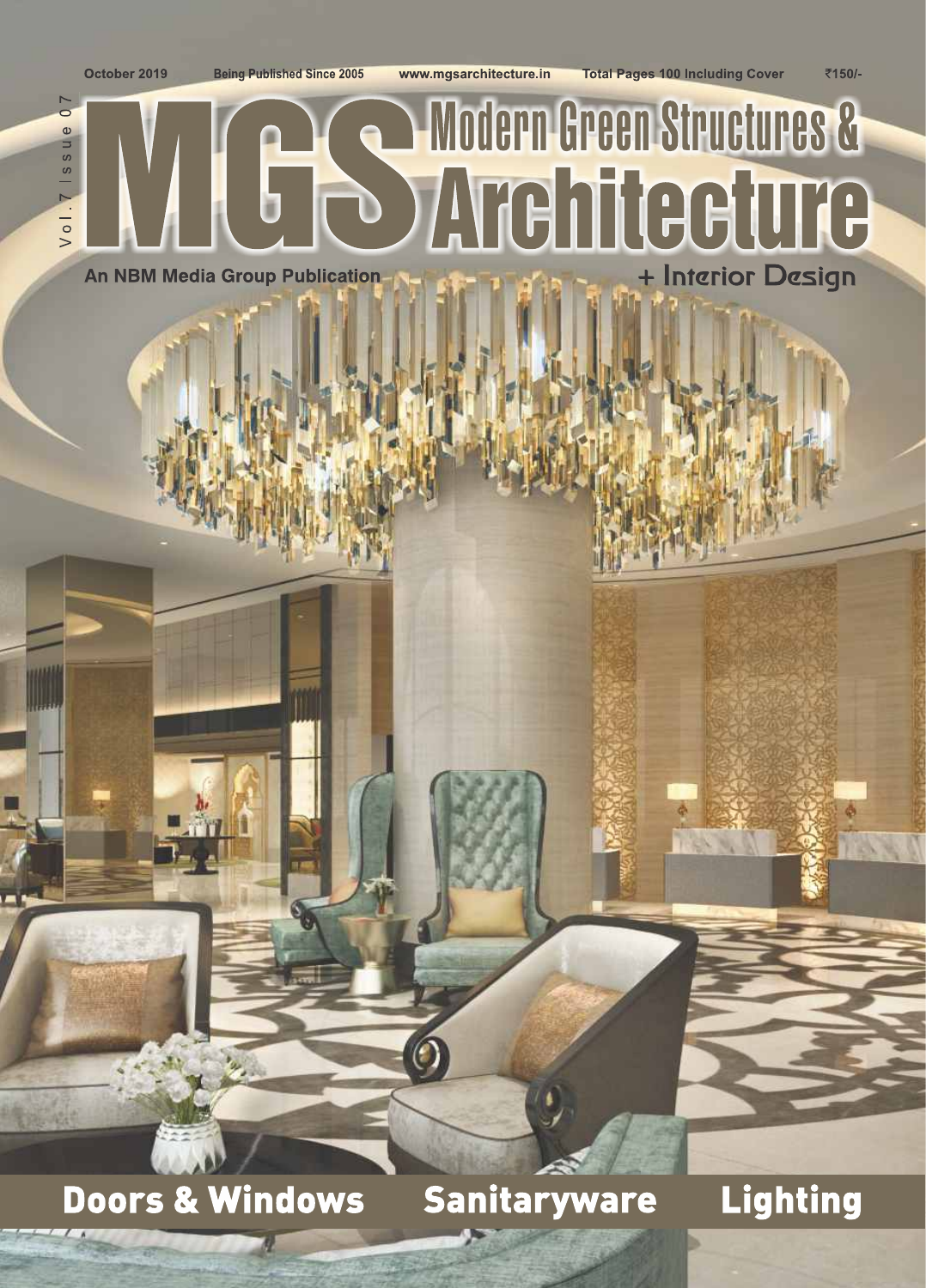# **MGS** Architectures &

## Open & Inviting

Bysani Residence designed by Architecture Continuous Elegance juxtaposed with simplicity is the hallmark of

The house accommodates five bedrooms, a swimming<br>pool, car park, gym, and a home theatre. The site<br>presented its own challenges, including restricted south<br>access due to two old coconut trees in the front and branches The house accommodates five bedrooms, a swimming pool, car park, gym, and a home theatre. The site presented its own challenges, including restricted south of a large tree at the rear that had to be retained along with the existing water well.

The presence of double height volume in the central dining area establishes visual communication and connectivity with the upper tier. The void spaces enable sweeping views between levels and glass balustrades create a feeling of light and space, complemented by an abundance of daylight.

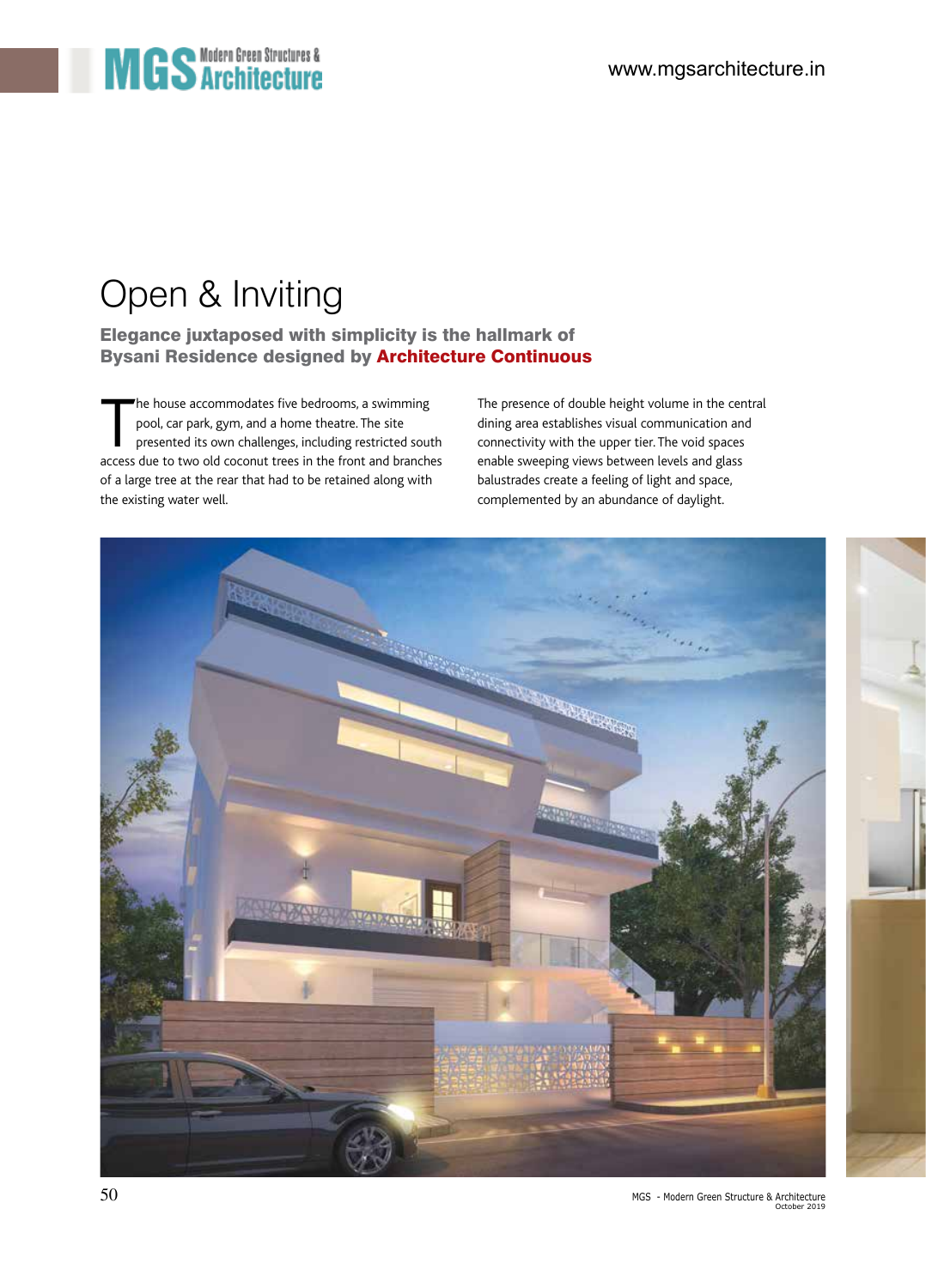#### **Residence**



#### **Fact File**

Project name: Bysani Residence Location: Old Bengaluru Site area: 3600 sq.ft Built-up area: 4500 sq.ft Architect Firm: Architecture Continuous Team: Ar. Adithya Kashyap, Ar. Sharada Seshadri, Ar. Kavitha N. Raju Structural consultant: Eco Consultants Photography: Frames by Harsh

The open plan approach allowed a seamless transition within the spaces that maximizes the perception of openness

**Ar. Sharada Seshadri Ar. Adithya G Kashyap**